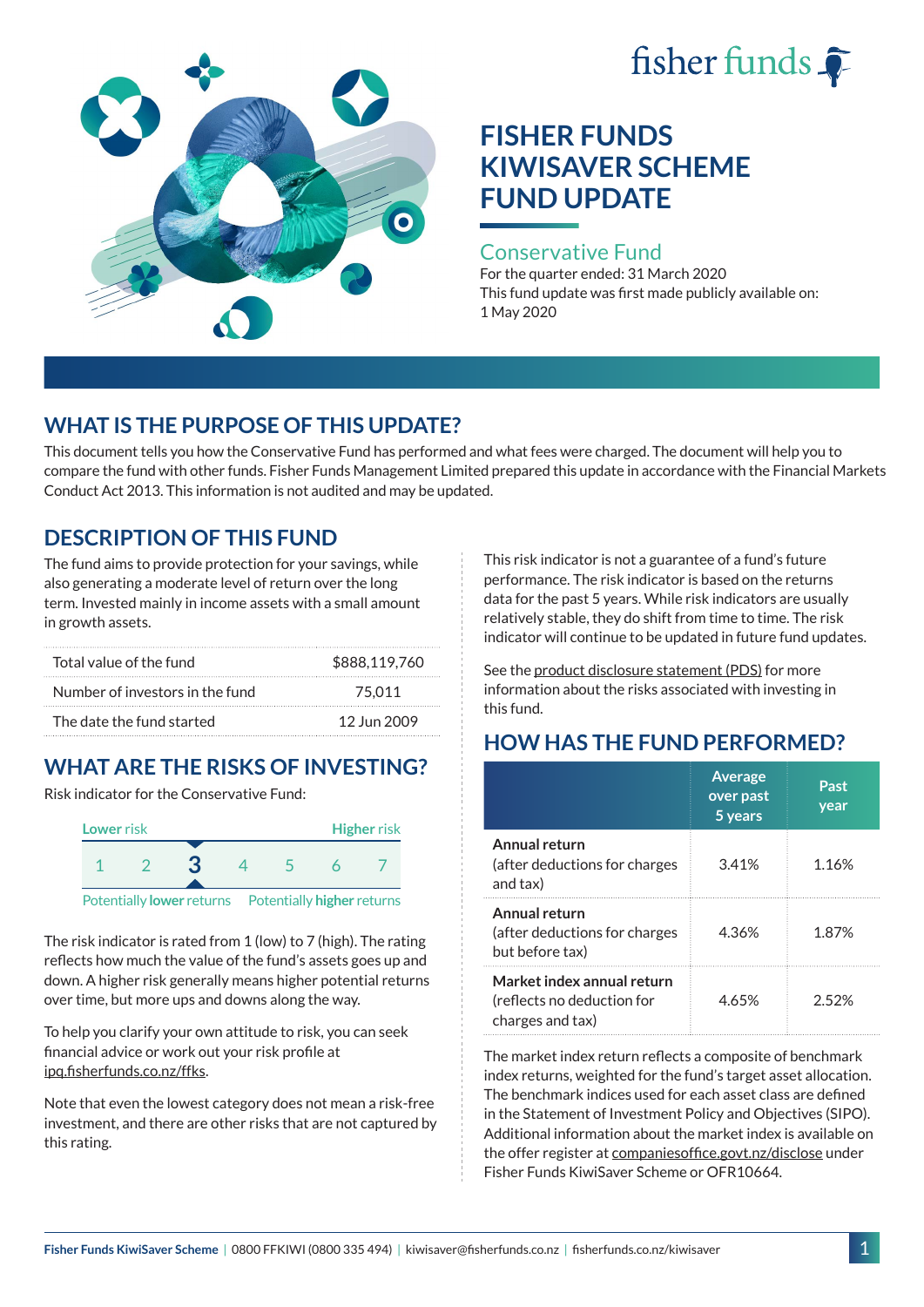## **ANNUAL RETURN GRAPH**



This shows the return after fund charges and tax for the last 10 years ending 31 March. The last bar shows the average annual return for the last 10 years, up to 31 March 2020.

**Important:** This does not tell you how the fund will perform in the future.

Returns in this update are after tax at the highest prescribed investor rate (PIR) of tax for an individual New Zealand resident. Your tax may be lower. The market index return reflects no deduction for charges and tax.

#### **WHAT FEES ARE INVESTORS CHARGED?**

Investors in the Conservative Fund are charged fund charges that include GST. In the year to 31 March 2019 these were:

|                                                       | % of net asset value   |
|-------------------------------------------------------|------------------------|
| <b>Total fund charges</b>                             | 0.95%                  |
| Which are made up of:                                 |                        |
| <b>Total management and</b><br>administration charges | 0.95%                  |
| Inding:                                               |                        |
| Manager's basic fee                                   | 0.85%                  |
| Other management and<br>administration charges        | 0.10%                  |
| Total performance-based fees                          | 0.00%                  |
| <b>Other charges:</b>                                 | \$ amount per investor |
| Annual account fee                                    |                        |

Small differences in fees and charges can have a big impact on your investment over the long term.

#### **EXAMPLE OF HOW THIS APPLIES TO AN INVESTOR**

Sarah had \$10,000 in the fund at the start of the year and did not make any further contributions. At the end of the year, Sarah received a return after fund charges were deducted of \$116 (that is 1.16% of her initial \$10,000). Sarah also paid \$36 in other charges. This gives Sarah a total return after tax of \$80 for the year.

# **WHAT DOES THE FUND INVEST IN?**

#### **Actual investment mix**

This shows the types of assets that the fund invests in.



#### **Target investment mix**

This shows the mix of assets that the fund generally intends to invest in.